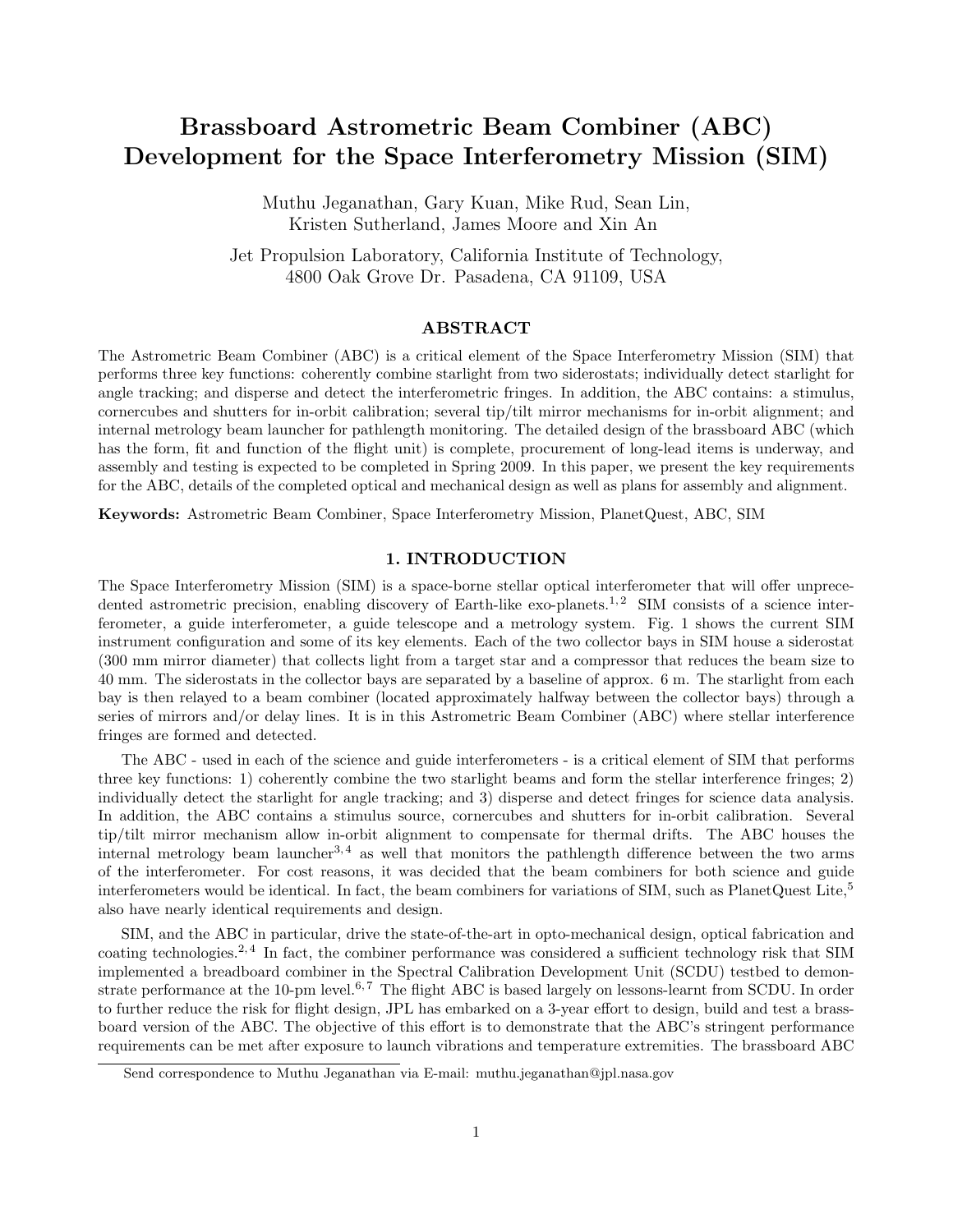

Figure 1. Current configuration of the SIM instrument. At either ends are the collector bays. The two ABCs are stacked up in the middle. The spaecraft bus is attached to the instrument on the right.

has the form, fit and function of the flight unit, and will undergo environmental (thermal/vacuum cycling and vibration) testing. After nearly two years of work, the optical design and analysis are complete; detailed mechanical design and finite element analysis (FEA) are complete; and procurement of long-lead items (especially optics) is underway. We are busy completing drawings of remaining parts and designing the ground-support equipment (GSE) to assemble and align the ABC. A critical design review will be completed in June 2008. Assembly, integration, alignment & test of the brassboard ABC is expected to be completed in Spring 2009. After completion of all brassboard activities, it is expected that the flight ABCs will differ primarily in the quality assurance of the parts and assembly process.

In this paper we will present a) key performance and environmental requirements along with error budgets; b) optical design that is largely based on the SIM Spectral Calibration Development Unit (SCDU) testbed;<sup>6,7</sup> c) overview of the mechanical design; and d) high-level overview of the assembly, alignment and test plan. Results from performance testing and environmental testing will be the subject of a future paper.

## 2. KEY REQUIREMENTS

SIM is a visible/near-IR interferometer with a science spectral band between 450 nm and 950 nm. The metrology wavelength is 1319 nm, well outside the science band and the sensitivity range of silicon detectors. In SIM, there is only one pupil image, located near the 7.5x compressor. This pupil image is 40 mm in diameter. The beam travels several meters to the combiner without pupil reimaging. Based on diffraction calculations, it was determined that the clear aperture (CA) for the ABC will be 47 mm. Optics are then sized based on this nominal CA, angle of incidence (AOI) and manufacturing constraints. The SIM team has developed detailed optical power budgets (for both starlight and laser metrology).<sup>8</sup> To increase science throughput, all reflective surfaces that starlight touches are currently baselined to be coated with FSS99 Silver coating (by Denton / Quantum Coating Inc., Moorestown, NJ) that has excellent performance over the visible/NIR spectrum of interest. A detailed wavefront budget has been developed as well. Tight wavefront control is required to ensure good wavefronts arrive at the beamcombining surface to achieve the desired visibility. Flat mirrors are specified at 2.5 nm rms surface error  $(\lambda/50 \text{ peak-to-valuev})!$ 

One of the most significant trades on the SIM instrument was the selection between balanced and unbalanced combiner design. Driven by science throughput considerations, the unbalanced design was chosen for SIM and implemented on SCDU. ABC thus borrows nearly every aspect of the combiner optical design and coatings from SCDU. The five optics that form the compensated combiner assembly (CCA) include two beam splitters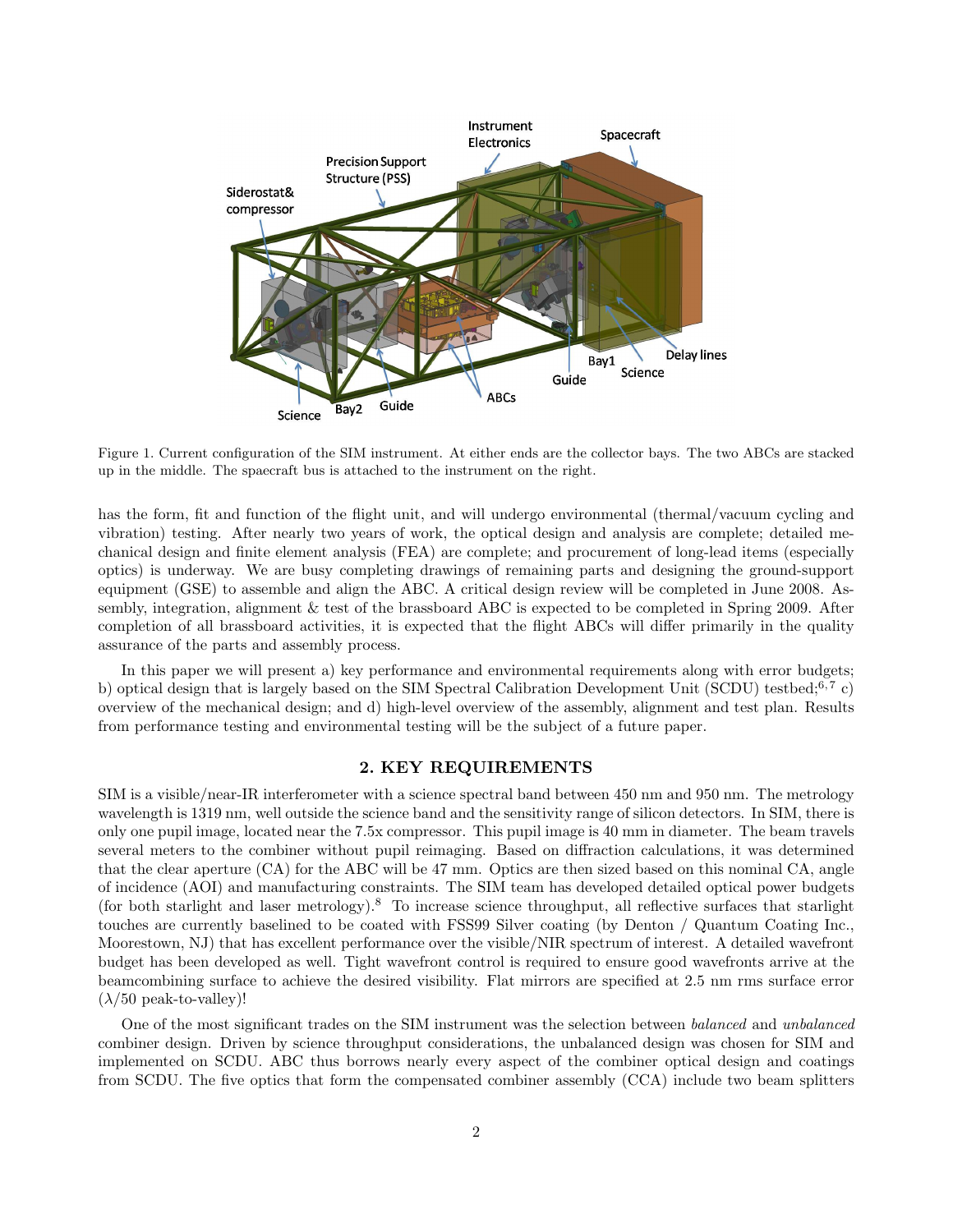

Figure 2. Left: Expected image on angle tracker camera. The spots cover several pixels allowing for centroiding accuracies better than 0.1 pixel. Right: Four line images are formed on the fringe tracker camera. A & B refer to the two outputs of the beam combiner and  $s$  and  $p$  refer to the two polarizations.

that separate the starlight for angle tracking and science, one "odd-man-out" mirror (OMO), one compensator and the beam combiner itself. Since light from the two arms traverses through different sets of optics in the unbalanced combiner, dispersion must be controlled through very tight manufacturing tolerances on both the substrate and the coatings.

For tracking the target star in both arms of the interferometer, 30% of the incoming starlight is sent to an "angle tracker" (AT) and imaged on to a focal plane array (FPA). To achieve the desired tracking accuracy, one arcsec in the sky is mapped to 1 pixel on the FPA. A slight tilt is added to each beam through fold mirrors to generate an offset at the focal plane as shown in Fig. 2a. Both outputs of the main beam combiner are sent to a "fringe tracker" (FT). The fringe tracker separates the two polarizations and wavelengths to produce dispersed fringes on the science camera as shown in Fig. 2b. Furthermore, the FT is required to have a field stop of 4 arcsec (on the sky) to limit light from nearby stars getting on to the detector. Though it would be desirable to have custom detector arrays for summing and fast readout, a COTS CCD array (CCD39-01 from  $e2v$ ) was selected for both angle tracking and fringe detection in the brassboard design. To reduce dark noise, the CCD is to be cooled to -110◦ C. Custom low-noise electronics are being developed at JPL to readout sub-frames at 1 kHz.

The ABC is calibrated using a light source, called the stimulus, and a pair of cornercubes. The ABC doesn't house the light source itself. It only has to collimate light from a photonic crystal fiber (PCF). On ground, during instrument integration & testing, white light or laser light is injected into the PCF. In orbit, a laser (nominally around 670 nm) is used to feed light into the ABC. A shutter mechanism is required to block starlight from reaching the cornercube during normal operation, but allow stimulus light through during calibration.

ABC is required to have several set-and-forget tip/tilt mechanisms to correct for ground  $(1 g)$  to orbit  $(0$ g) residual misalignments and slow thermal drifts. These mechanisms are expected to have low duty cycle, operating only during calibration periods (approx once every two weeks). Finite element analysis of the SIM instrument indicated that the mechanisms need to have a range of  $\pm 2$  mrad to cover uncertainties. The required resolution is  $\pm 1$   $\mu$ rad. For thermal stability, it is also required that the mechanism hold their positions with power off - that is no heat dissipation during operation.

Environmental requirements: The ABC is required to survive launch vibrations. All the subassemblies mounted to the ABC bench are to be qualified with a 6.5 g-RMS random vibration profile. The ABC as a whole will be subjected to 1.7 g-RMS vibration. Furthermore, the subassemblies are required to have a first mode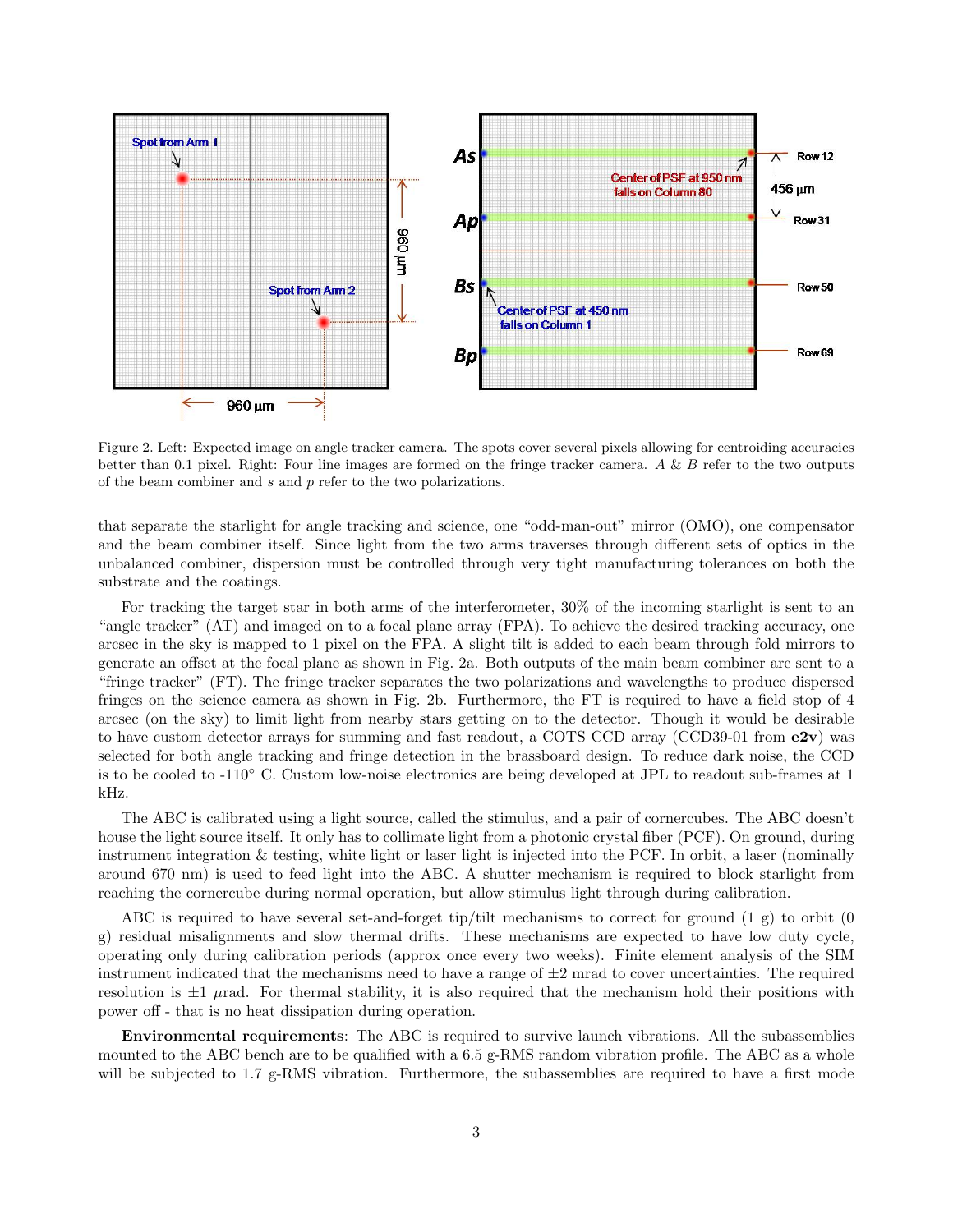higher than 100 Hz and while the entire ABC is required to have a first mode higher than 60 Hz. Being a highly precise and sensitive instrument, ABC is required to operate (and meet performance requirements) only over a small temeparature range:  $\pm 3^{\circ}$  C from the nominal  $20^{\circ}$  C. However, the hardware needs to survive temperatures ranging from  $-10^{\circ}$  to  $+45^{\circ}$  C.

#### 3. DESIGN

# 3.1 Optical Design

Optical layout of ABC is provided in Fig. 3. As mentioned earlier, the starlight beams from the siderostats enter the ABC from opposite directions (i.e., they are counter propagating). The incoming beams are reflected by fold mirrors FM-IP1 & FM-IP2 towards a pair of tip/tilt mirror mechanisms AMM1 and AMM2. The starlight is then split by the angle tracker / fringe tracker beam splitter. 30% of the light is reflected down towards the angle tracker and the remaining 70% is transmitted through. In the ABC's unbalanced design, the transmitted light from Arm 1 reflects off the "odd-man-out" mirror, passes through the compensator, and strikes the beam combining surface of the beam combiner. The transmitted light from Arm 2, strikes the AR coated surface of the beam combiner before reaching the combiner side. The AOI on all the beam combining optics is 22.5°. Moreover, the four transmissive optics are thickness matched to 1 micron to minimize dispersion error between the two arms. The CCA geomery, coatings and alignment are essentially identical to what was done on the SCDU testbed. The two outputs of the beam combiner are sent to the fringe tracker, which is the science camera. For convenience, the origin of the ABC coordinate system is defined to be at the center of the beam combining surface  $(x)$ -axis is into the paper in Fig. 3 and  $y$ -axis is vertical). It must be noted that the beam combiner optic has a complex set of coatings and masks as described by Tang<sup>9</sup> and Wang.<sup>10</sup> The central portion of the beam is used for metrology and the outer annular ring  $(ID=18 \text{ mm and } OD=40 \text{ mm})$  is for starlight.

Angle Tracker: The focal plane for the angle tracker is the e2v CCD39-01 - an 80x80 pixel array CCD with 24-micron square pixels. The angle tracker optics is a simple telescope, with a parabolic primary and hyperbolic secondary, that maps 1-arcsec in the sky to one pixel on the focal plane (see Fig. 4a). The effective focal length of the angle tracker telescope is 660mm. The starlight from arm 1 and arm 2 (with beam separation of 150 mm) are focused on opposite quadrants of the focal plane by adding a small amount of tilt (less than a mrad) to the fold mirrors in front of the ATA. This allows the stars to be tracked simultaneously at a high frame rate.

Fringe tracker: Containing the science detector, the fringe tracker is the "eye" of SIM. The two outputs of the beam combiner are directed into the compressor of the fringe tracker. The beams are separated by 163 mm. The 10x compressor consists of a parabolic-primary and parabolic secondary. A 27.3 micron diameter pin-hole that acts as a field stop is placed at the intermediate focus. As shown in Fig. 4b, the output of the compressor is two approx. 4 mm beams separated by 16.3 mm . The s- and p- polarization of these tiny "pencil beams" are separated by  $\pm 0.28°$  (out of the plane of the figure) after passing through a Wollaston prism (see Fig 5a). The beams then hit a fold mirror assembly that serves two purposes. First, the beam separation after reflection of this mirror assembly is reduced from 16.3 mm to about 10 mm. The second is to add a tilt of  $\pm 0.4^{\circ}$  to the beams. There are now effectively four beams, and they all go through an F2 prism for fringe dispersion. A vacuum-spaced doublet focuses the dispersed light onto the focal plane forming four spectrally dispersed line images. The focal plane for fringe tracking is also an e2v CCD39-01 detector array. The center wavelength and spectral bandwidth for each of the 80 pixels is shown in Fig. 5b. These spectrally binned data is processed per algorithm described in [].

Internal Metrology (IMET): On SIM, a laser metrology gauge is used to determine optical path length difference between the two arms. The beam launcher<sup>3,4</sup> for this gauge is placed in the ABC. The laser beam after reflecting off two mirrors passes through a hole in the fringe tracker primary mirror (see Figures 3 and 4b), reflects off a central coating on the stimulus injection beamsplitter (SIB) and strikes the beam combiner. The beam combiner has a complex coating/mask that lets one pair of pencil beams through and reflects another pair. Cornercubes on the siderostat retroreflect these beams. Thus the IMET measures pathlength changes between the beam combiner and the two siderostats.

Stimulus: Collimation of the stimulus light from the PCF is achieved with an off-axis parabolic (OAP) mirror. An approximately F/8 system producing a collimated beam of 41.7 mm balances the need for adequate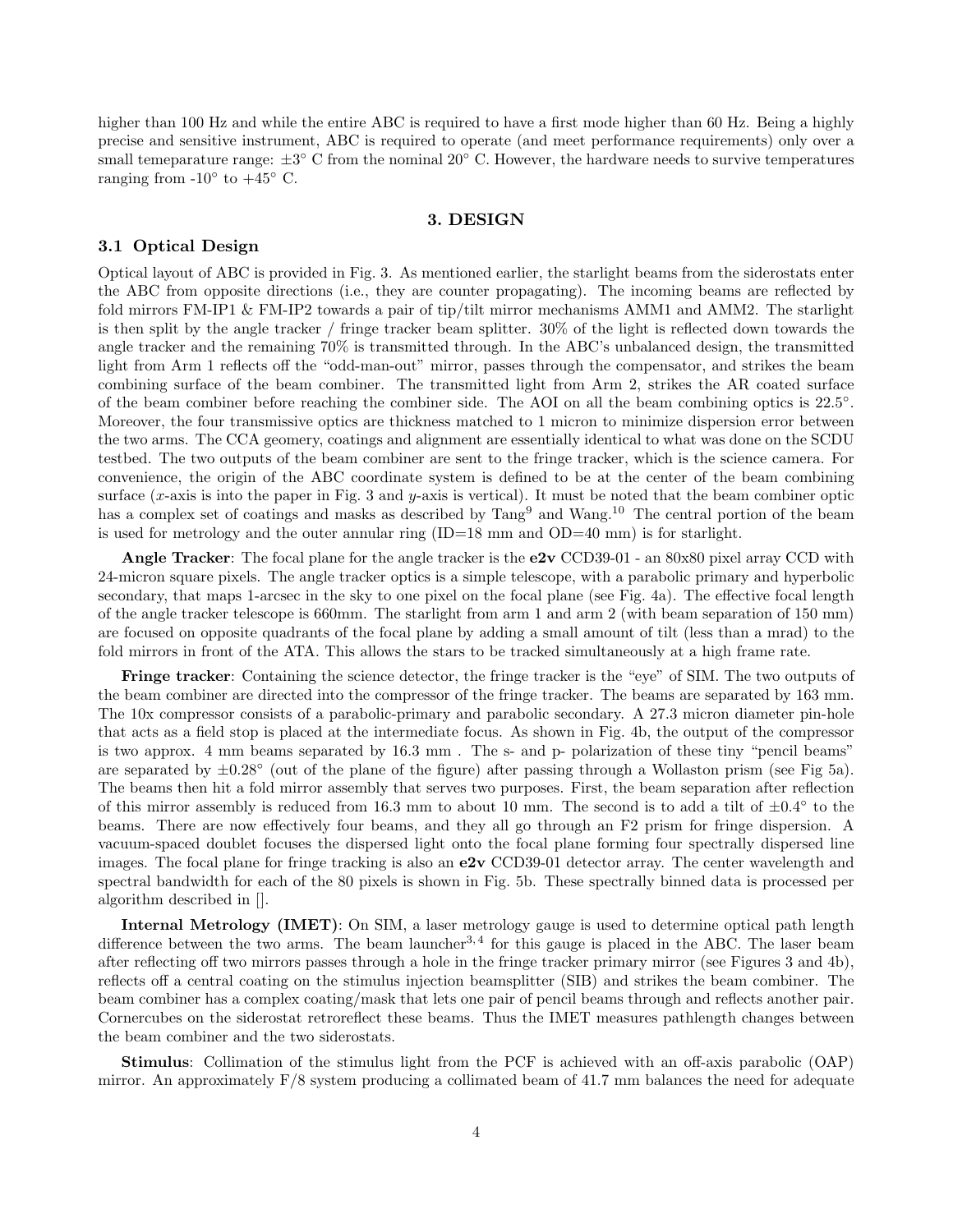

Figure 3. Optical layout of ABC in LightTools. FM: fold mirror; IMET: internal merology; AT/FT: angle tracker / fringe tracker splitter; OMO: odd-man-out mirror; BC: beam combiner; COMP: compensator; SIB: stimulus injection beamsplitter; AMM: alignment mirror mechanism; PM: parabolic mirror; HP: hyperbolic mirror; OAP: off-axis parabolic mirror;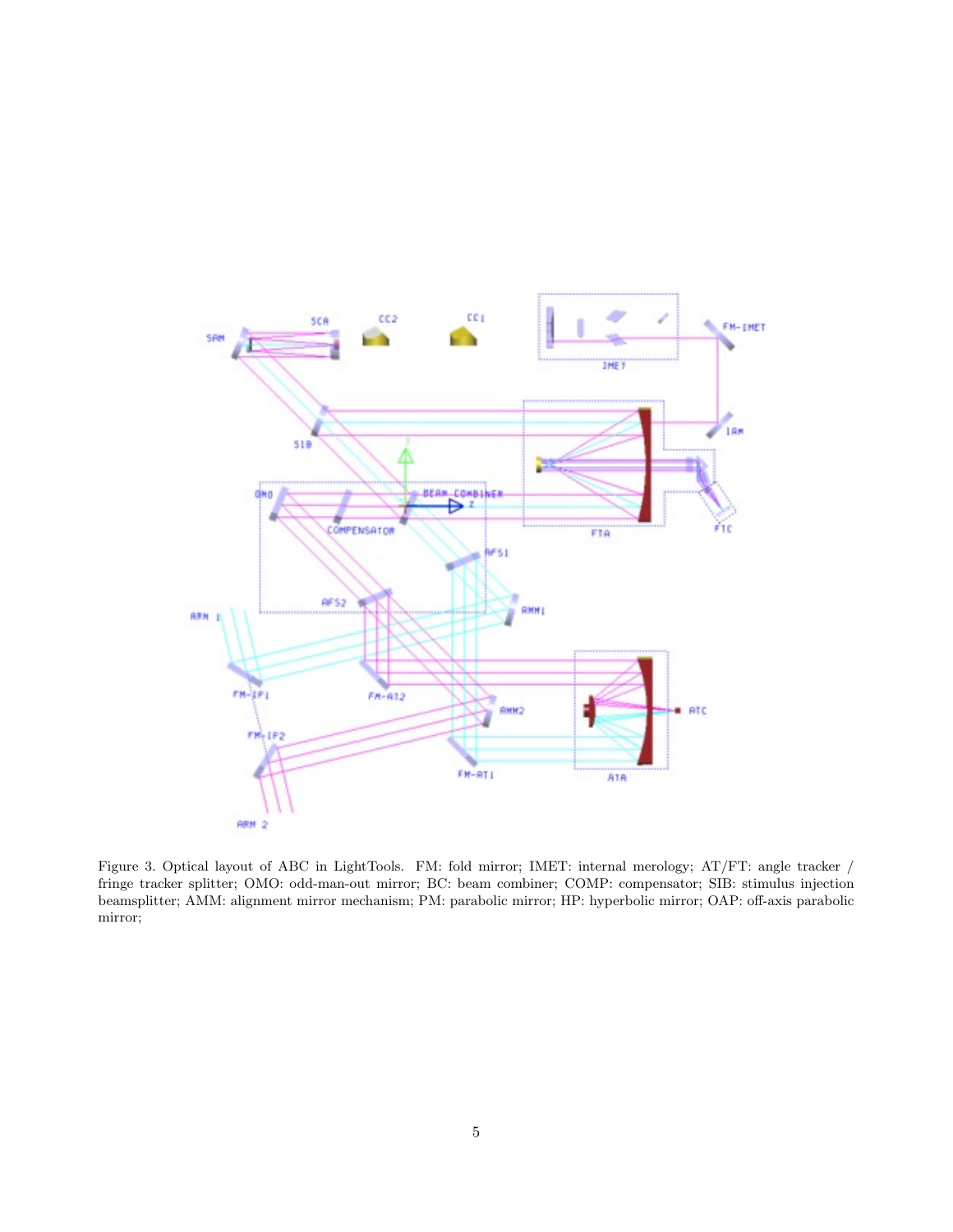

Figure 4. Left: Raytrace through the angle tracker optics. Right: Raytrace through the fringe tracker 10x compressor optics. The internal metrology beam is injected into the system through a hole in the fringe tracker primary mirror.



Figure 5. Left: Details of the fringe tracker back-end optics. Polarization dispersion is accomplished with a quartz Wollaston prism. Spectral dispersion is by an F2 prism with apex angle of  $50\degree$  (AOI is  $43.5\degree$ ). The fold mirror is formed by bonding a small mirror with a wedge onto a large substrate. Right: Spectral bandwidth (blue) and center wavelength (red) for each of the 80 pixels. Bandwidth variation from 2 to 18 nm per pixel is dictated by the dispersion properties of F2 glass.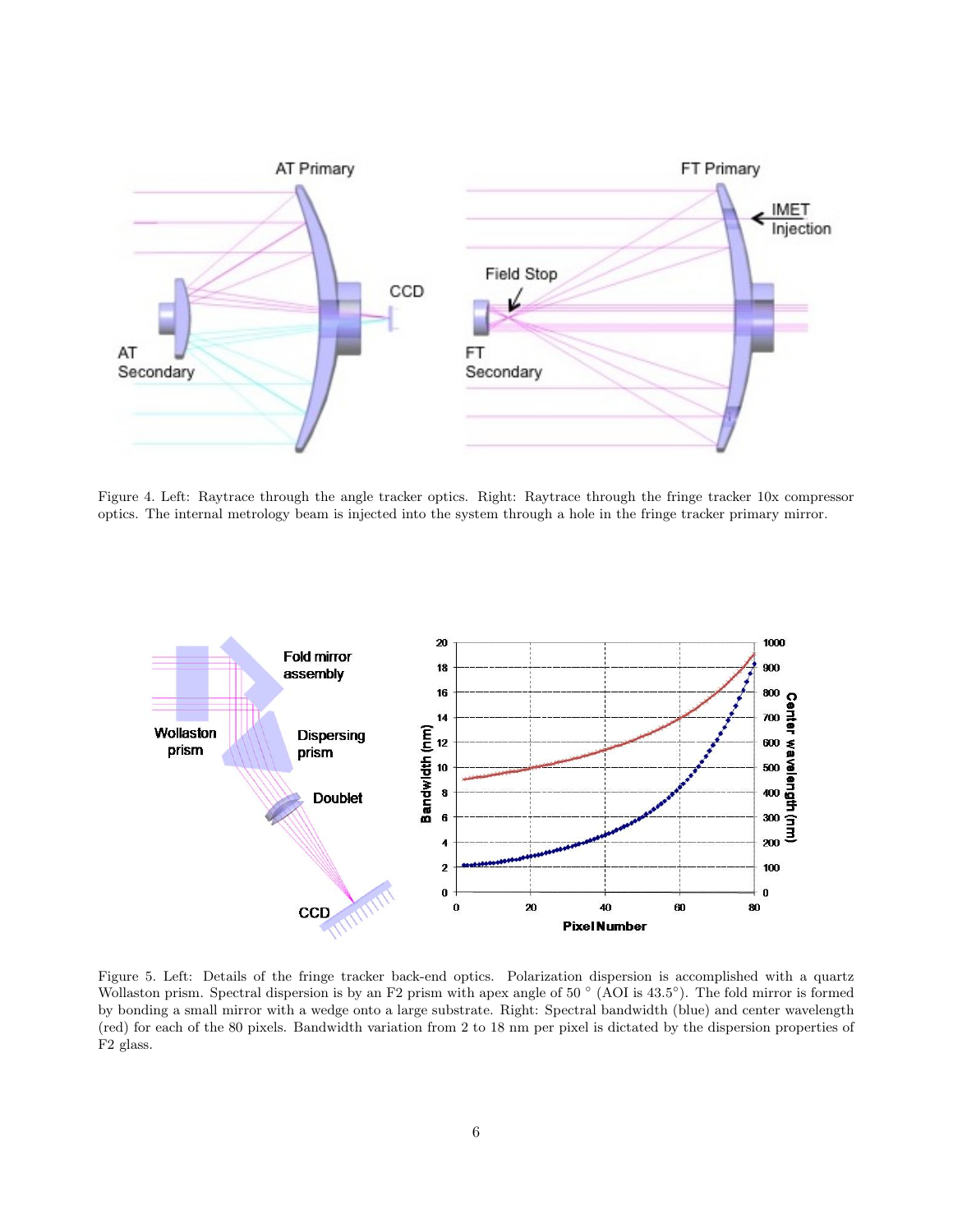white light on the detector and amplitude uniformity over the clear aperture. A fold mirror between the fiber and the OAP to fold the path allows for a compact design. The collimated stimulus beam can be steered with the stimulus alignment mirror (SAM) and launched into the system through the SIB.

In addition to the key assemblies described above, there are several fold/relay mirrors in the ABC as shown in Fig. 3. Moreover, there are a few KG5 absorbers (that have strong absorption around 1.3  $\mu$ m) to suppress undesired secondary metrology beam reflections from getting to the metrology detector.

#### 3.2 Mechanical Design

The objective of the mechanical design is to hold the optics and detectors in such a way that they maintain their precise position even after subjection to vibration and extended temperature range. Our approach is largely based on opto-mechanical design practices used in precision optical instruments for flight. A large monolithic frame, called the ABC bench, is hogged out of a large piece of aluminum and serves as the primary structure. Several self-contained and independently testable sub-assemblies are mounted to this ABC bench and aligned to each other. A few tip/tilt mirror mechanisms allow for correction (during calibration periods) of quasi static alignment errors.

Using simple models, we derived a static load of 100g to design all the subassemblies. Random vibration analyses of a couple of the subassemblies indicate that this is a reasonable load for initial designs. Detailed mechanical design and finite element analyses (both thermal stress and static load) of all subassemblies have been completed. Fig. 6 shows a top view of the completed mechanical design. The fully assembled ABC bench has an envelope of approx. 1.5 m x 1.3m x 0.3 m with an estimated mass of just under 65 kgs. The first mode of the populatd bench is 63 Hz. Details of several major subassemblies are provided below.

Compensated Combiner Assembly (CCA): The optics in the CCA are the only transmissive elements before beam combination in the entire SIM optical train. To achieve pm-level performance, there are very stringent requirements on the wavefront and alignment stability of these optics. Use of standard techniques (glass optics and metal mounts) proved inadequate. We, therefore, decided to make the entire CCA assembly out of fused silica. Fused silica has highly desirable optical properties (polishable to  $\lambda/50$ ) and low CTE. We explored several different options for building a nearly monolithic assembly. In the end, we settled on a design where the five fused silica optics are sandwiched between two fused silica plates along with six fused silica spacers and stiffeners (see Fig. 7a). The CCA is mounted to the ABC bench via three bipods that are bonded to the stiffeners on the CCA. FEA indicates stresses in a few places can exceed the typically allowed 2 ksi, but from Weibull statistics of polished glass, we think this is acceptable.

Stimulus Collimator Assembly (SCA): The stimulus collimator assembly has two fixed mirrors - the off-axis parabolic (OAP) mirror and the fold mirror. Both are bonded to a structural frame. The PCF fiber mount is designed such that the fiber can be adjusted in  $x, y \& z$  during integration and bonded in place after alignment. The entire stimulus collimator assembly is mounted kinematically to the ABC bench with six rods (see Fig. 7b).

Angle Tracker Assembly (ATA) & Fringe Tracker Assembly (FTA): The mechanical design of the angle tracker assembly and fringe tracker assembly are very similar as shown in Fig. 8. Again, an aluminum frame serves as the primary structure to hold all the optical elements. A fixed mounting scheme is used for mounting the primary mirrors. The secondary is held from three metering rods in such that they have a limited adjustment range (in all 6 DOF) to overcome manufacturing tolerances. The secondary is adjusted to the desired location during assembly with a wavefront interferometer. On the fringe tracker, the field stop is part of the secondary mount. The dispersing optics in the fringe tracker have loose positional tolerance and therefore these optics are bonded to a small optical bench without active alignment. This assembled back-end optical bench is then bolted to the fringe tracker aluminum frame. Both the angle and fringe tracker assemblies are kinematically mounted to the ABC bench with six rods that allow arcmins of angular adjustment and several 100 microns of translational adjustment.

Cameras: In some respects, it would have been best to make the focal plane array (FPA) part of the ATA and FTA. The full camera assembly (FPA, cold strap and electronics), however, is too heavy to easily make it part of the ATA & FTA. Separating the FPA and the electronics raised concerns of read noise and ESD damage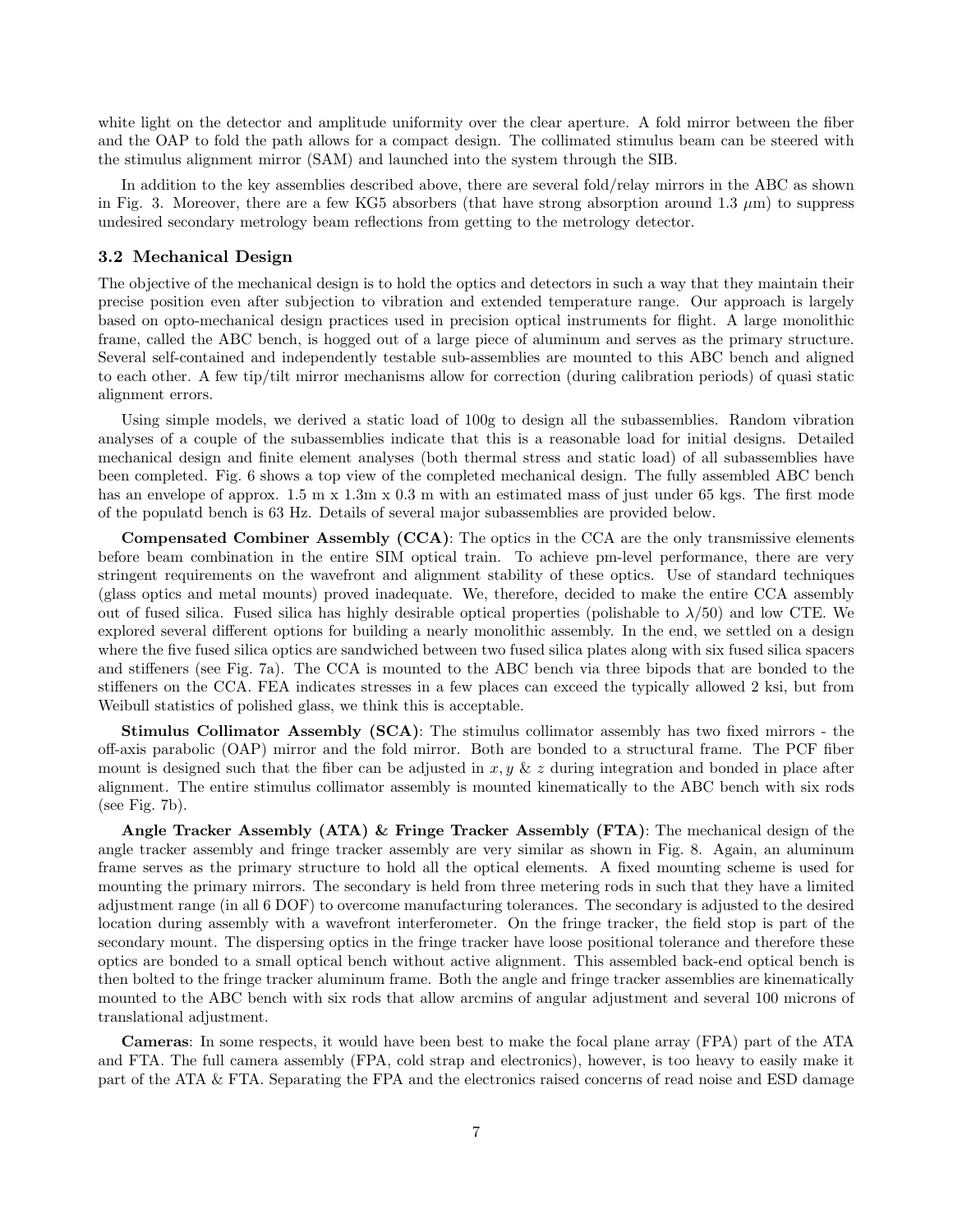

Figure 6. Mechanical layout of the ABC. ATA and ATC are the angle tracker assembly and camera, respectively. FTA and FTC are the fringe tracker assembly and camera, respectively. CCA is the compensated combiner assembly. SCA is the stimulus collimator assembly. IMET is the internal metrology beam laucnher. AMM1, AMM2, IAM and SAM are all identical alignment mirror mechanisms. CC1 & CC2 are the cornercubes for calibration. S1 & S2 are shutter mechanisms. SIB is the stmulus injection beamsplitter. FMs are all simple fold mirrors that are adjustable during assembly on ground.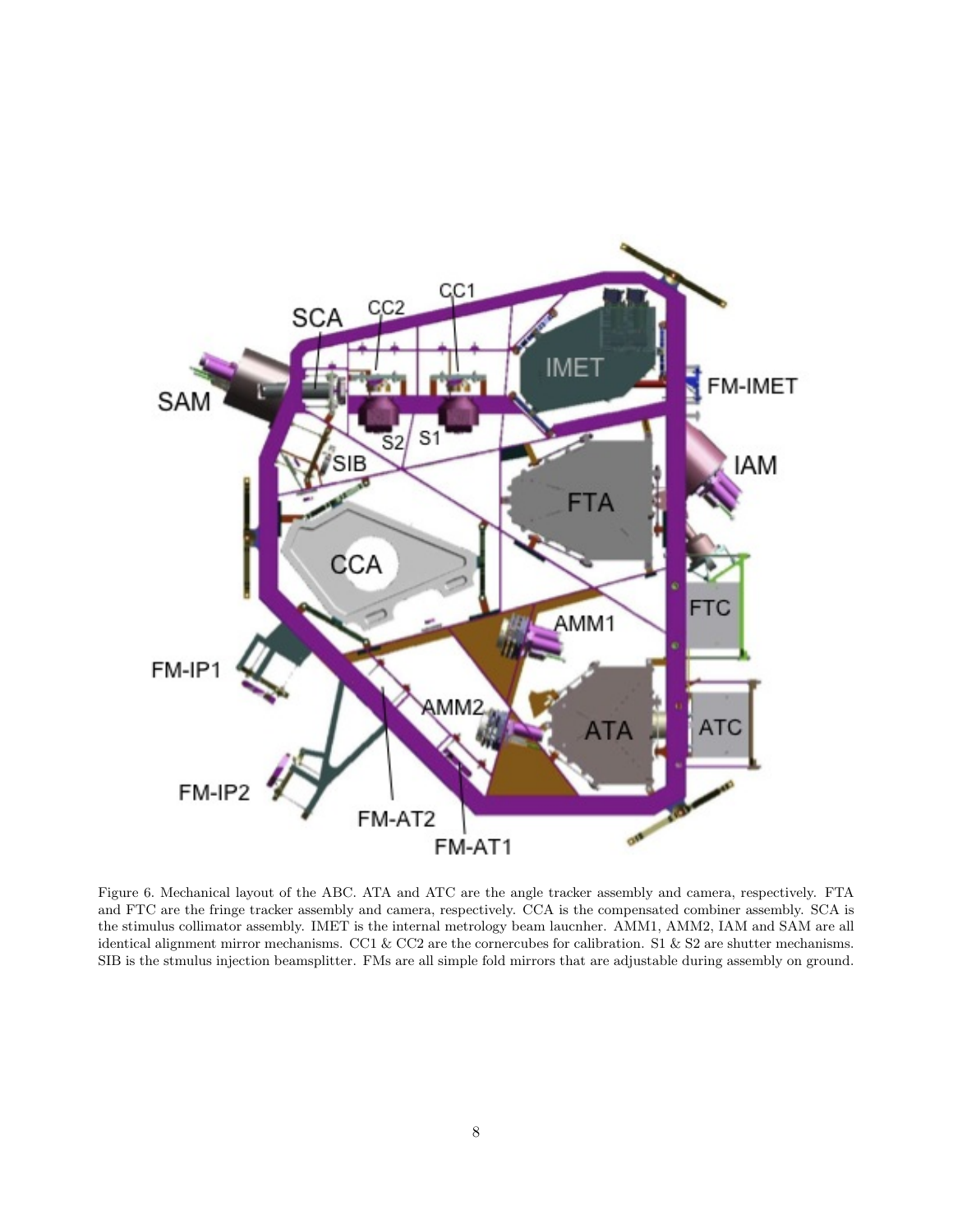

Figure 7. Left: View of the all glass compensated combiner assembly (CCA). Five optics and several spacers/stifeners are sandwiched between two glass plates. Right: View of the stimulus collimator assembly (SCA).



Figure 8. Left: A view of the angle tracker assembly (AMM). The primary mirror is fixed to the frame and the secondary is adjusted with respect to he primary to achieve the desired WFE. Right: A view of the fringe tracker assembly. Again, the primary is fixed and the secondary is adjusted relative to it. The dispersing optics are mounted to a backend bench that is the mounted to the frame. Note that the doublet lens is part of the camera assembly.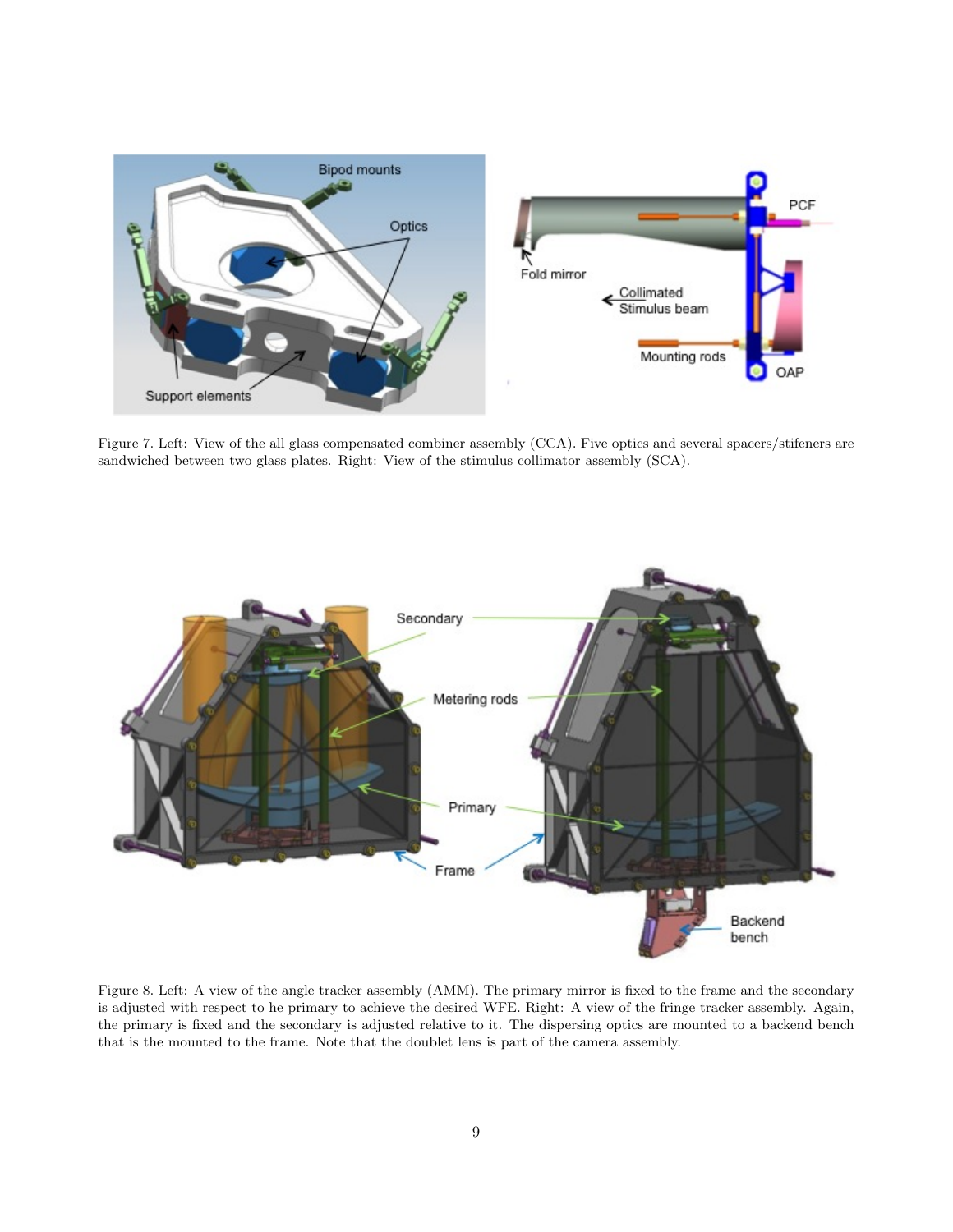

Figure 9. Left: A view of the angle tracker camera (ATC). Right: A view of the fringe tracker camera (FTC).

to CCD. Consequently, we chose to integrate the FPA, thermal strap and electronics into a single camera head that is a stand-alone unit. The angle tracker camera (ATC) and the fringe tracker camera (FTC) have only two differences (see Fig. 9). First, the FTC has a snout to hold the doublet lens. Second, an angled bracket is used to mount the FPA to the FTC because of the odd angle introduced by the dispersing prism (see Fig. 5). The camera head design was driven by thermal requirements. The FPA is maintained at -110◦C via a cold strap that is connected to radiators on SIM via heatpipes. Careful choice of materials, their surface finish and multi-layer insulation keeps the heat loss down to 500 mW.

Mechanisms: There are two types of mechanisms on the ABC. One is the alignment mirror mechanism (AMM), shown in Fig. 10a. The four AMMs in ABC provide the ability to adjust tip/tilt in orbit to compensate for gravity and thermal errors from assembly to operation. AMMs are required to have a range of  $\pm 2$  mrad and resolution  $\pm 1\mu$ m. This mechanism could have been implemented with PZTs, but due to the need to have the AMMs hold position with the power off, and concerns about long term stability of PZTs, we chose to use DC brushless motors instead. There are two motors per mechanism, one for each axis. The motor is equipped with a PZT-based break to ensure positional stability when the power is turned off. An optical glass-scale encoder aids fine control of the motor. JPL has demonstrated sub 50 nm resolution control on a similar device with ball screw motors, PZT brakes and encoders.<sup>11</sup> The second mechanism is the shutter, shown in Fig. 10b. These normally-closed shutters are placed in front of the corner cubes. The shutters are "opened" during calibration, when the light from the stimulus collimator retroreflects from the cornercube and makes it to the angle tracker and fringe tracker detectors. The shutters use the same motors as the AMMs for cost savings. A planetary gearbox, however, is added to the shutter to slow the motor. Magnetic sensor/latch allows the shutter to be moved by 90°. The shutter is being designed and built by Rocketstar Robotics Inc. (Camarillo, CA) under subcontract from JPL.

Finite Element Analysis: As indicated earlier, we have completed finite element models and analyses of nearly all the subassemblies and the bench. Typical analysis results include a) stress margins at 100 g static load; b) stress margins at -10 C and +45 C; c) surface deformation and misalignment between 1 g and 0 g (gravity sag); and d) surface deformation and misalignment under thermal soak of  $\Delta T = 3$ °C. The analyses thus far indicate positive margins and minimal impact on WFE/alignment during operation. Effects of gravity sag are large enough that appropriate compensation must be made during assembly. Since the brassboard ABC will never fly, we chose to address gravity sag issues during flight assembly. We have completed random vibration analysis on a couple of subassemblies (CCA and ATA). If time and funding permits, random vibration analyses will be performed on the rest of the subassemblies before vibration tests are conducted in the Spring of 2009.

### 3.3 Assembly, Integration and Test

We are currently working on the detailed design of the ground support equipment (GSE) to assemble and align the ABC. As the GSE design matures, we are generating detailed procedures and test plans. Building the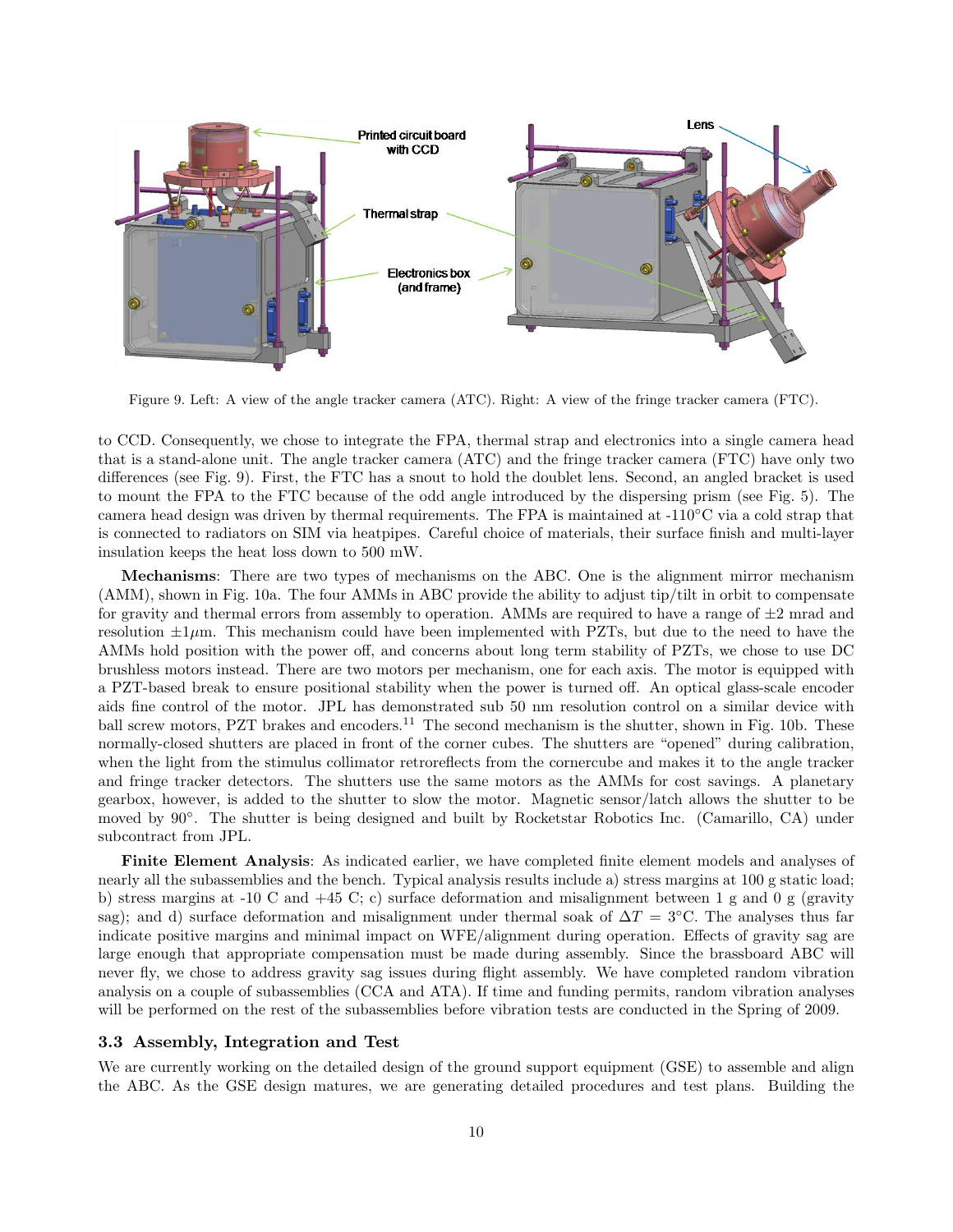

Figure 10. Left: A view of the alignment mirror mechanism (AMM). Right: A view of the shutter assembly.

subassemblies themselves (such as ATA, FTA, and SCA) are relatively straightforward as the key requirement to be met is the final wavefront figure for each assembly. We plan to use a wavefront interferometer in a doublepass configuration to align these subassemblies. For the ATA, a transmission sphere will be used to launch a spherical wave into the ATA from the back-end. For the FTA compressor, a 4:1 aperture reducer will be used to launch a plane wave into the FTA, again fromt he back-end. For the SCA, a Shack-Hartmann sensor will be used to measure the wavefront of the outgoing beam. On the CCA, the critical alignment is the angle of the compensator to minimize differential dispersion between the two arms. Since a fringe detector is needed to measure dispersion, we decided to align the CCA optics during the ABC bench assembly. That is, with all but the CCA completed, the ABC will be populated with the various sub-assemblies (minus CCA), fold-mirrors, cornercubes and mechanisms. A partially assembled CCA will be inserted into the ABC with the compensator held by an adjustable mount. We will inject white light into the system, measure dispersion with the FTA, adjust the compensator to minimize dispersion and then bond the compensator in place. It must be noted that the beam combiner provides the "reference frame" for the ABC and all other elements are aligned to the beam combiner.

Orders have been placed for all the reflective powered optics in the system and we expect to take delivery of these optics in October 2008. Fabrication of a set of substrates for CCA (with extremely tight dimensional matching requirements) has been completed at the vendor. These substrates will be sent out for coating in the coming weeks. We have also placed orders for other long lead items such as high-rel motors and encoders. We are actively completing drawings for the various metal parts (numbering over 100), and plan to release them for fabrication after the June 2008 critical design review.

Initially, in Phase I of testing, verification and validation of the ABC is only at the alignment level. That is, the ABC will not be performance tested in vaccum for the SIM metrics by Spring of 2009. For example, launching simulated starlight into the ABC and ensuring that the light falls at the appropriate place on the ATC & FTC and that the light makes it into the SCA & IMET fibers is a sufficient test for Phase I. Repeating this test after vibration and thermal cycling will demonstrate how robust and stable the design is. In fall of 2009, the ABC will be incorporated into a system level testbed, similar to SCDU, where picometer-level tests will be carried out in a thermal/vacuum chamber.

## 4. SUMMARY

We have made good progress in realizing a brassboard version of the astrometric beam combiner for SIM. The brassboard has the form, fit and function of the flight ABC. It is expected that the flight design will borrow